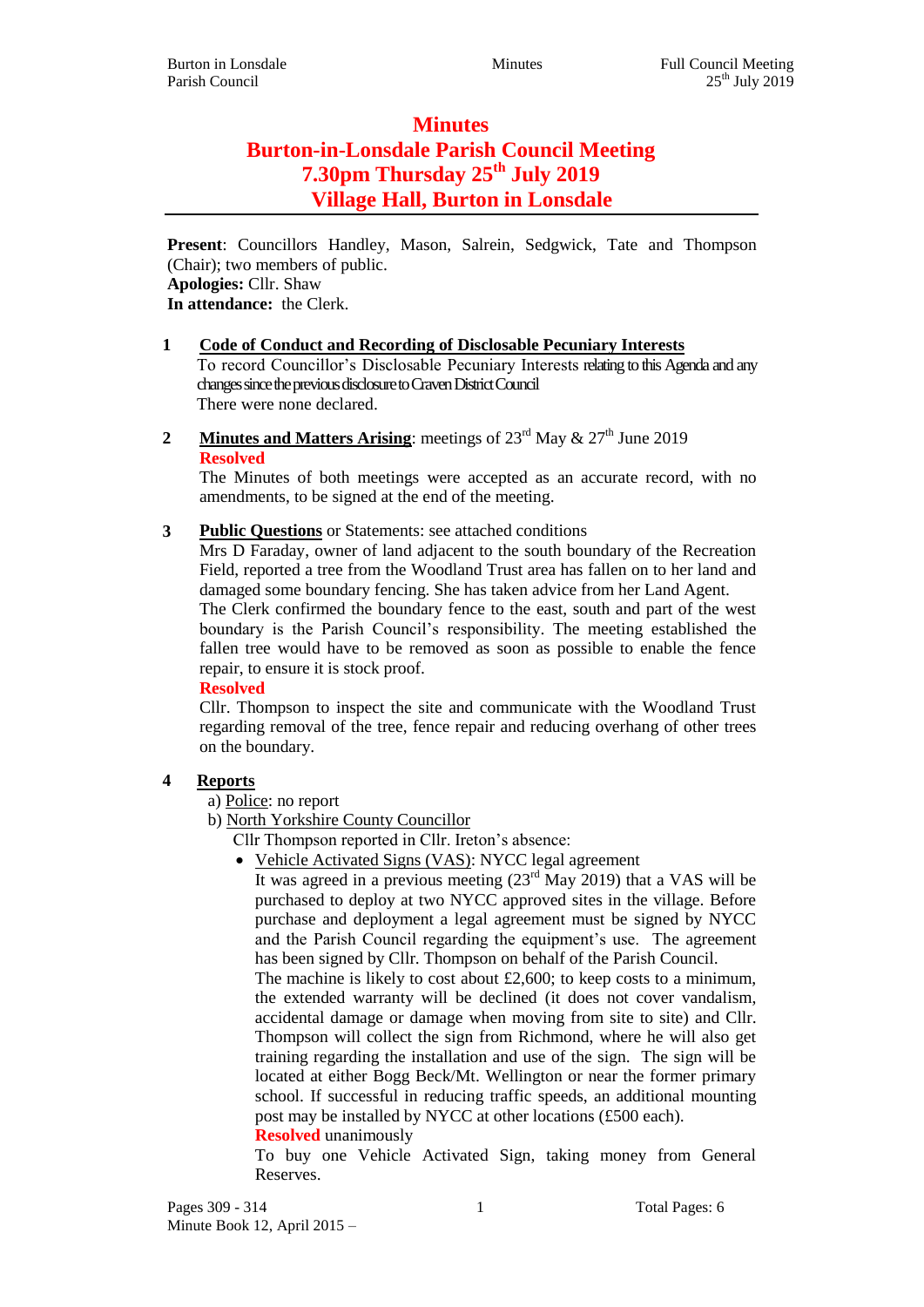To inform the council's insurer of the intention to buy the sign.

• Large vehicles on side streets

The Clerk reported NYCC Highways advice that information re road conditions can be sent to a website specialising in satnav information updates.

Councillors considered additional physical signage may be of use. **Resolved**

To contact Satnav website re update, and to contact NYCC for signs "not suitable for HGVs" for the Chapel Lane/Burton Hill junction into Low Street/Leeming Lane.

c) Craven District Councillors

Cllr. Handley reported the CDC Members' grants of £1,000 per councillor are now available for community use. This will be announced in the *Burtonian* and *Bentham News*. Planning Matters: none to report.

d) Clerk

YLCA: invitation to send delegate to report 2018-19 village projects Councillors agreed not to send a delegate, due to unavailability of a councillor.

Correspondence: no urgent correspondence; remaining correspondence is circulated via email.

### **5 Finance Matters**

a) Bank balances, including receipts since statement date

The Clerk circulated details of bank balances and commitments to councillors prior to the meeting (see appendix).

b) Approval of payments of budgeted and non budgeted items

**Resolved**

To approve payments as per appendix; cheques to be signed after the meeting.

# **6 Community Orchard**

Clarification of area(s) currently maintained by Pals with Trowels; future maintenance and projected costs.

Councillors noted and thanked the Pals with Trowels group for their hard work during the last two years clearing and planting the site. Thanks also to Cllr Thompson and Alban Burns for their assistance with the work. Councillors discussed the cost of on-going grass cutting in the Orchard: the Orchard has enhanced the village greatly. Two proposals: the Parish Council makes an annual donation toward maintenance, and/or the Pals with Trowels apply for a Parish Council grant on an annual basis.

#### **Resolved**

To write to Pals with Trowels acknowledging their hard work and recommending application be made to the Parish Council on an annual basis for a financial contribution toward the grass cutting.

# **7 Website Compliance**

An accessibility statement: required by 23 September 2020

The Clerk reported the Public Sector Bodies (Websites and Mobile Applications) (No. 2) Accessibility Regulations 2018 ("the 2018 Regulations") came into force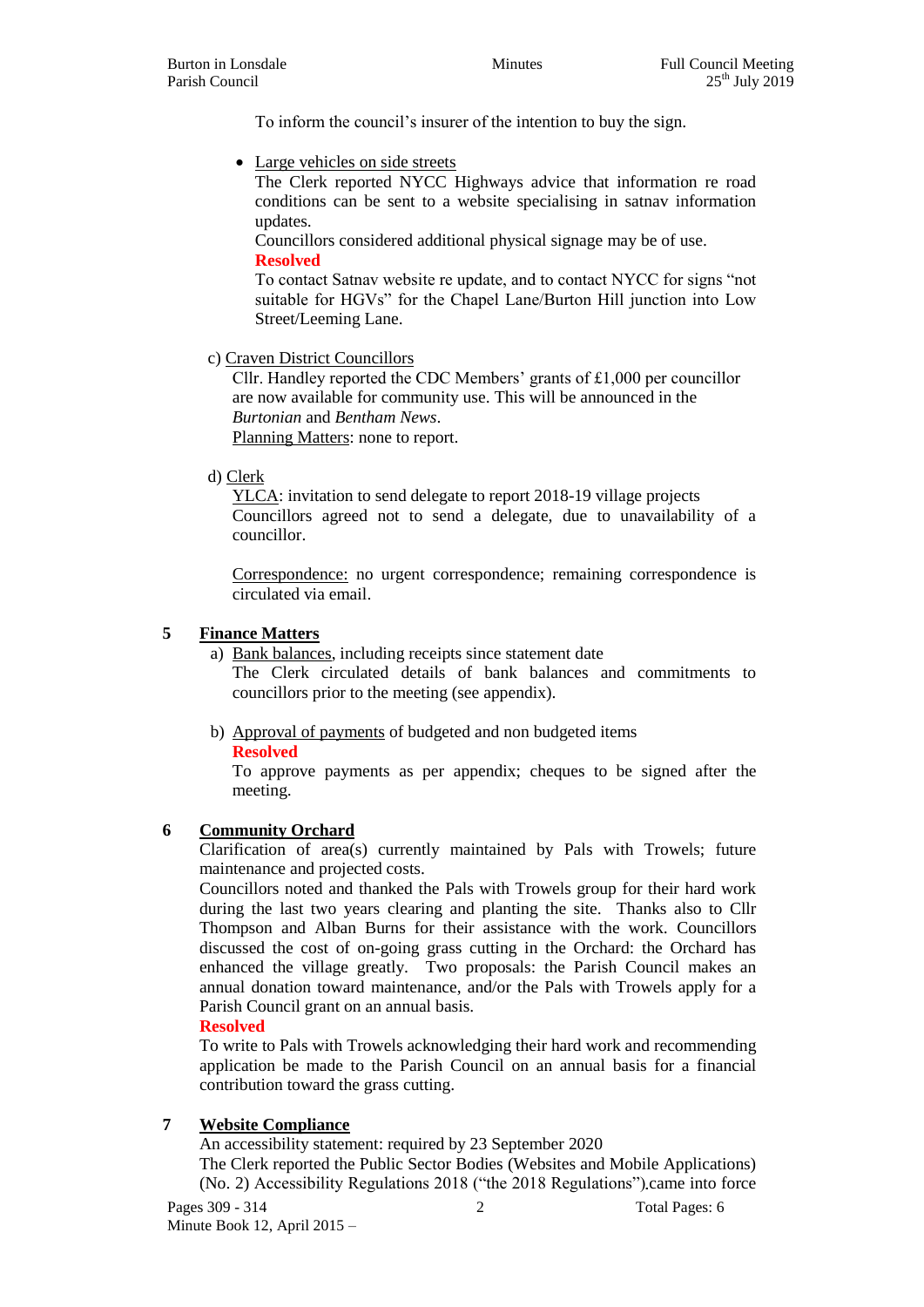on 23rd September 2018. Public Sector bodies, including Parish Councils are obliged to ensure their websites are accessible to all people and devices. The council has an obligation by September 2020 to ensure its website/pages are accessible.

**Resolved**

The Clerk to examine requirements and report to council at the September meeting.

# **8 Parish Councillor Reports**

a) Village Hall Committee

Andy Ive submitted the following report:

Still waiting for estimates for the toilet block extension. Final plans to be discussed with the architect then application for outline planning to be made.

New lighting with dimmer switches to be installed soon.

Sept  $21<sup>st</sup>$  Big (Bijoux) Burton Bash in the Village Hall. 45 tickets sold already. Simon's band THR33 will be playing. Tickets are £10 each, on sale in the shop.

- b) Bentham Common Lands Charity: no meeting, no report.
- c) Woodland Trust: no meeting.
- d) Local Footpath Volunteers: no report.

Cllr Salrein raised the following points:

- Parking at the bottom of Chapel Lane, near the Leeming Lane junction continues, despite it not allowed under Highways Regulations. This will be reported to NY Police.
- Vehicles mounting the pavement along the High Street continues to cause great concern, due to possible injury or worse. Cllr. Mason went through the various options previously discussed and rejected by NYCC Highways for various reasons.
	- **Resolved**

To invite NY Police to the September meeting to discuss matter and to seek solution.

 Chapel Lane: vegetation overhanging from property/ies. Cllr. Thompson will ask residents to cut back the vegetation.

# **9 Recreation Committee**

a) Grounds and Outdoor Equipment: inspection reports; maintenance

Cllr Thompson reported regular visual inspections continue and a written report will be given to the Clerk. There are no issues.

Grass cutting continues; Councillors are very pleased with the high standard.

- b) Pavilion: bookings, maintenance and cleaning Cllr. Thompson reported he has received an enquiry for a regular booking and will report if the enquiry results in a regular booking. Cleaning continues at a good standard.
- c) Vandalism

The side gate was vandalised recently; thanks to Alban Burns for the repairs.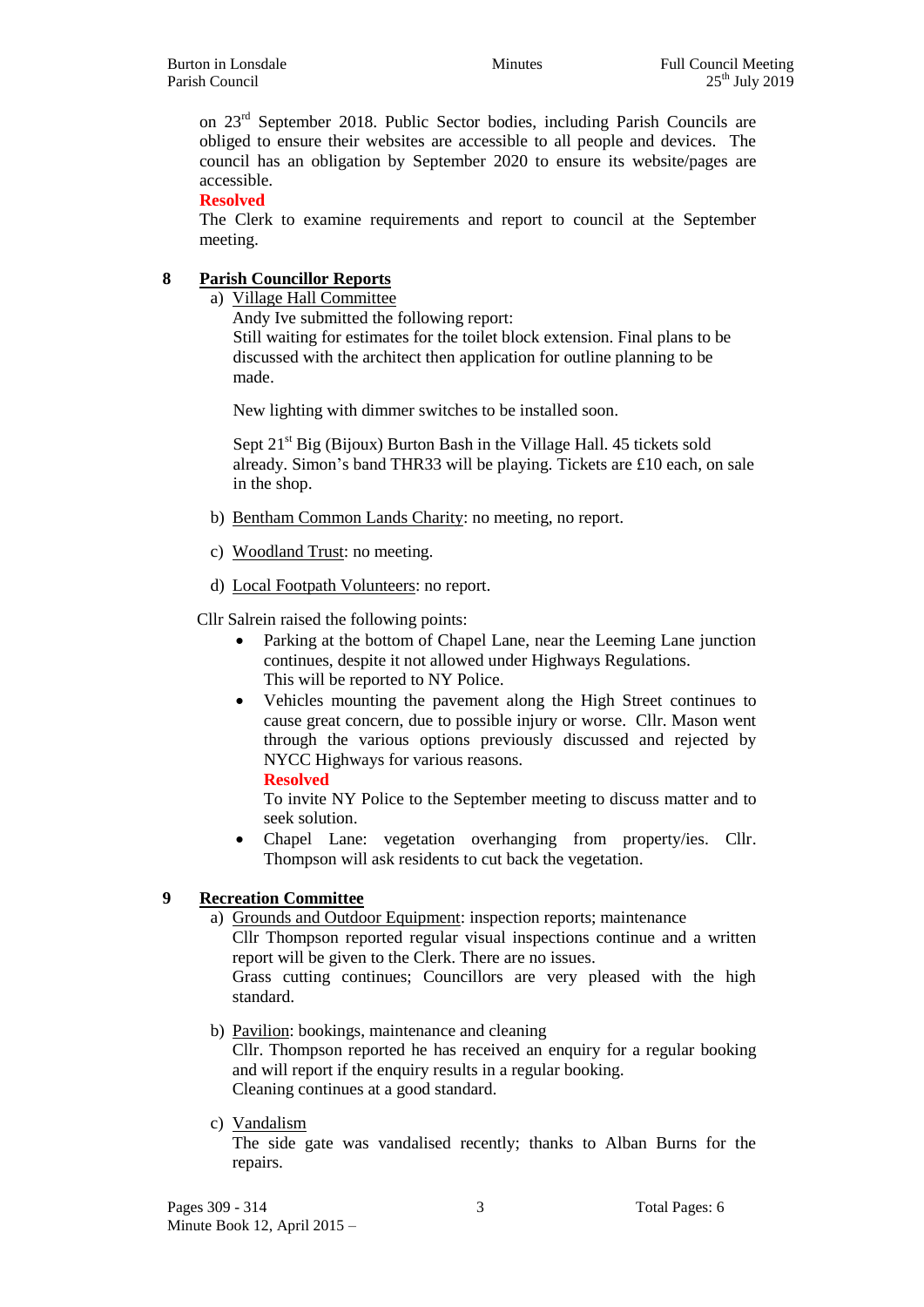### **10 Maintenance Reports**

a) Village Green, including War Memorial

The crab apple tree, planted in March 2007, appears to have died; likely to be due to over enthusiastic strimming, in previous years, around the base, damaging the bark.

#### **Resolved**

To buy a replacement tree, similar characteristics re flowering, leaf colours, height (*malus tschonowskii*) for planting in October/November.

### b) Riverside Land: tree inspection by CDC officer

The Officer visited the Riverside Land; one ash tree appears to be more affected than others; advice should be sought regarding potential risk.

#### **Resolved**

To seek further advice regarding the ash tree (no. 19 on the 2017 plan condition reported as 'Fair/good; evidence of ash die-back disease; ) and report to council.

#### 8.45pm: Cllr. Handley left the meeting.

- c) Very Old and Separate Churchyard (VOSCY)
	- All Saints' PCC statement re tree maintenance in closed churchyard Reported as follows:

"The Parish Church of All Saints in Burton in Lonsdale has been approached by the owners of Harris Garth re leasing the Lych Gate and the walls to the east and south of the area which they garden. They have also requested that the large English yew tree adjacent to the east wall and the Lych Gate be reduced in spread. Both matters are now with the Diocesan Registrar in Leeds.

Craven District council have approved the request to reduce the spread of the English Yew tree. Application has also been made to the Diocese but it has not yet been considered by the Diocese.

The church wardens of All Saints wrote an article for the June/July edition of the Burtonian to explain their vision to make the church more attractive and access to different parts of the burial grounds and Garden of Remembrance easier, particularly for less able visitors."

Mrs Hornyold Strickland (Hill House) advised the meeting of her disquiet regarding the reduction of the spread of the English Yew in the VOSCY.

It was explained that, whilst the Parish Council is responsible for the VOSCY maintenance (eg grass cutting, headstones, etc), All Saints Church is the ultimate owner of the VOSCY; as such, the council has no powers regarding maintenance.

#### **Resolved**

To forward contact details of the Craven District Council's Tree Officer to Mrs Hornyold Strickland.

• Annual safety inspection

Cllrs Tate and Thompson to arrange a mutually agreeable date on which to do the inspection and report back to council.

- d) Street Lighting: no report
- e) Public benches

Cllr. Sedgwick has cut the grass around the two benches on Ireby Road and will do a further cut shortly.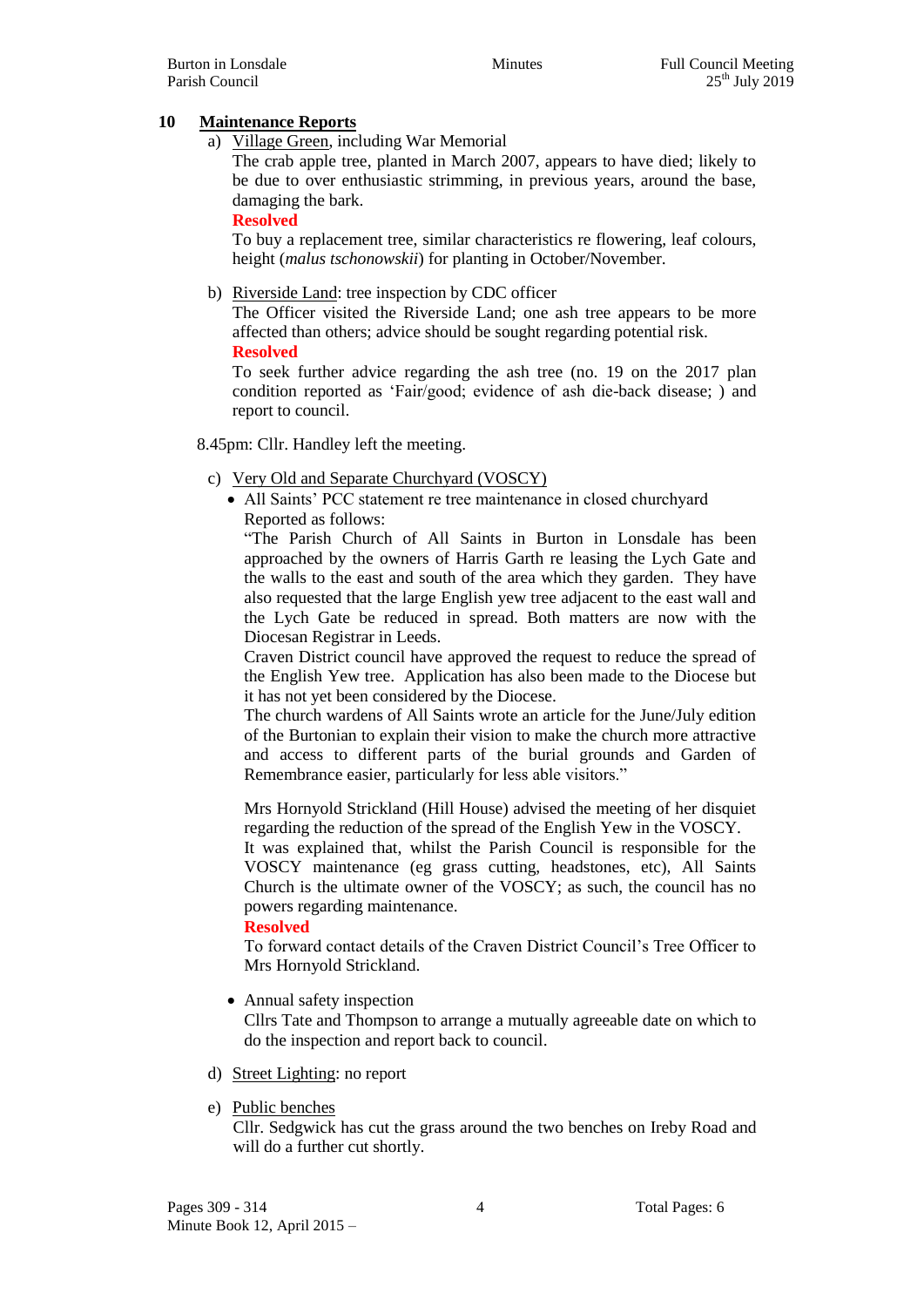# **11 Items to be included by Clerk in press release**

Clerk to report on proposed purchase of the Vehicle Activated sign.

### **12 Date, time and venue next monthly Parish Council meeting**

The next full council meeting will be at 7.30pm on Thursday 26<sup>th</sup> September 2019.

The meeting closed at 9.10pm

**Signed .................................................... Dated ......................**

### **Appendix**

# **July 2019**

| <b>Bank Balances, including receipts</b>         |           |           |
|--------------------------------------------------|-----------|-----------|
| Current Account at 15.07.19                      |           | 300.00    |
| Business Reserve A/c at 14.07.19                 |           | 34,260.19 |
|                                                  |           | 34,560.19 |
| Receipts                                         | 139.11    |           |
| Interest                                         | 5.70      |           |
| <b>OFGEM RHI</b>                                 | 93.41     |           |
| <b>Pavilion Hire</b>                             | 40.00     |           |
| Less unpresented cheques at 14.07.19             | 36.00     |           |
|                                                  |           | 34,524.19 |
| Commitments as at 25th July 2019                 |           |           |
| Contingency Fund (£5000, per resolution          |           |           |
| 12/11/18                                         | 5,000.00  |           |
| Very Old and Separate Churchyard:                |           |           |
| Lych Gate Restoration grant                      | 200.00    |           |
| Safety Notice, memorials (400) & 190             | 552.75    |           |
| Clerk's Retiremt Gratuity provn (3% gross annual |           |           |
| salary) at ye 2019 (ye 2018 £2225.70)            | 2,297.51  |           |
| Community Orchard Project: remaining costs       | 565.49    |           |
| Pavilion cooker installation                     | 500.00    |           |
| Pavilion power supply (change of supplier) est   |           |           |
| outstanding amount                               | 500.00    |           |
| Budget remaining as at report date               | 9,176.39  |           |
|                                                  | 18,792.14 |           |

#### **General Reserves at 25.07.19 15,732.05**

2nd tranche precept due end Sep 2019